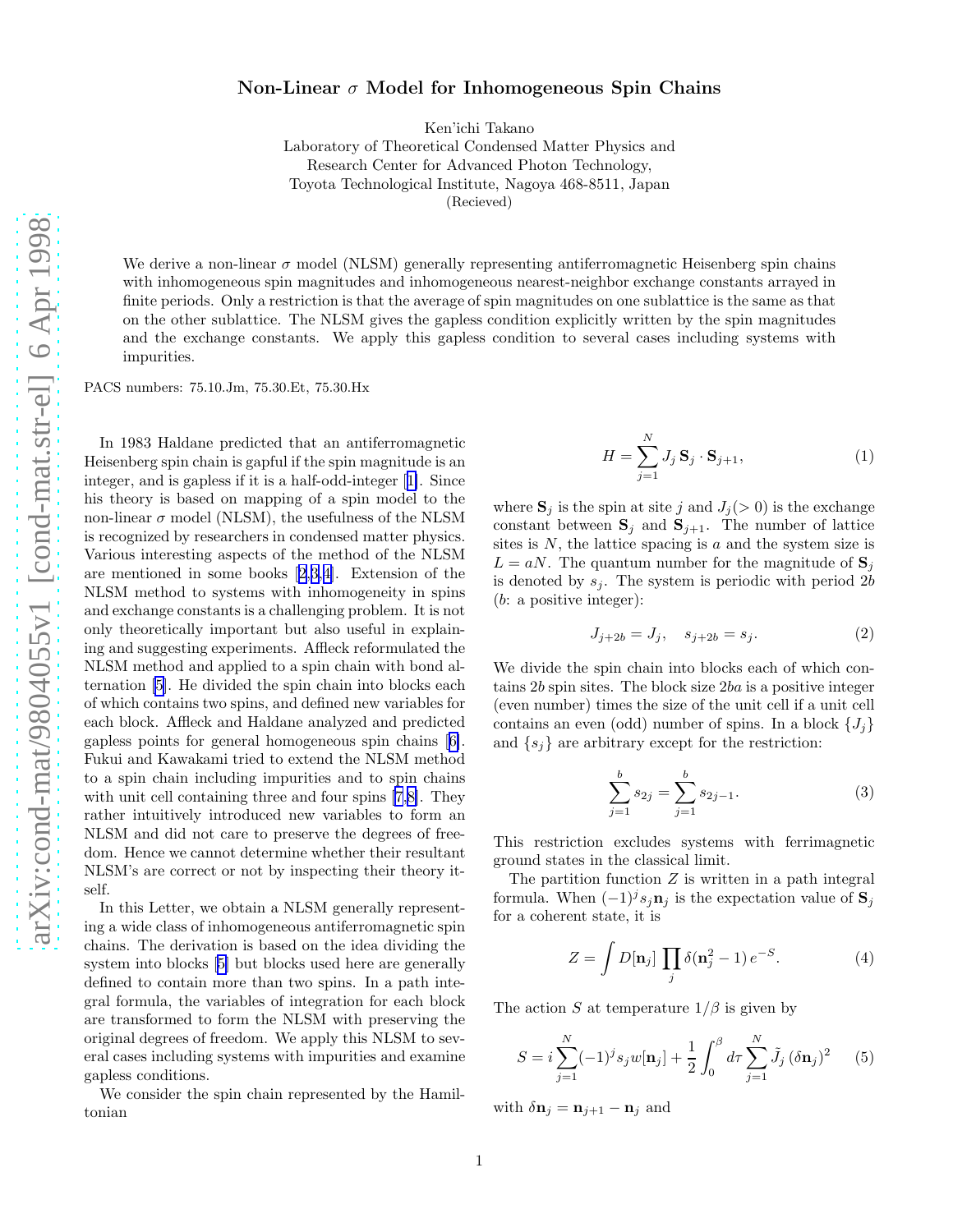$$
\tilde{J}_j = J_j s_j s_{j+1}.\tag{6}
$$

<span id="page-1-0"></span>The first term in Eq. [\(5](#page-0-0)) comes from the Berry phase and  $w[\mathbf{n}_i]$  is the solid angle which the unit vector  $\mathbf{n}_i$  forms in the period  $\beta$ .

We transform spin variables  $\{n_i\}$  into gradually changing variables  $\{\mathbf{m}(p)\}\$ and small fluctuations  $\{\mathbf{L}_q(p)\}\$ , where p labels a block in the lattice  $(p = 1, 2, \dots, N/2b)$ and q labels a site in the block  $(q = 1, 2, \dots, 2b)$ . The spin variable at the qth site in the pth block is written as

$$
\mathbf{n}_{2bp+q} = \left(1 - \gamma_q \frac{b-q}{2b}\right) \mathbf{m}(p) + \gamma_q \frac{b-q}{2b} \mathbf{m}(p - \gamma_q) + (-1)^q a \mathbf{L}_q(p),\tag{7}
$$

where  $\gamma_q = +1(-1)$  for  $1 \le q \le b$   $(b+1 \le q \le 2b)$ . The original constraints  $\{\mathbf{n}_j^2=1\}$  are changed to  $\{\mathbf{m}^2(p)=1\}$ and  $\{m(p) \cdot L_q(p) = 0\}$ . Here we notice that the number of variables increases in this transformation. To solve the problem we can add an additional constraint for each block which is arbitrary as long as it consists with the other constraints; e. g.  $\sum_{q=1}^{2b} (-1)^q \mathbf{L}_q(p) = 0$  or  $\mathbf{L}_{2b}(p) =$ 0 is a possible one. Hence  $2b$  vector variables  $\left\{ \mathbf{n}_{2bp+q} \right| q =$  $1, 2, \dots, 2b$  per block are transformed to 2b vector variables  $\{m(p), L_q(p) | q = 1, 2, \cdots, 2b-1\}$  per block;  $L_{2b}(p)$ is written by the other variables through the additional constraint. Also 2b original constraints  $\{n_q^2 = 1 | q =$  $1, 2, \dots, 2b$  per block are replaced by 2b constraints  ${m^2(p) = 1, m(p) \cdot L_q(p) = 0 | q = 1, 2, \dots, 2b-1}$  per block. Thus we obtained a new set of variables without changing the original degrees of freedom in the path integral formula [\(4](#page-0-0)). In other words, we only transformed the variables of integration. As for the additional constraint, the choice does not affect physical quantities at all. This is because the variables  $\{L_q(p) | q = 1, 2, \dots, 2b\}$ only appear as  ${\{\mathbf L}_q(p) + \mathbf L_{q+1}(p) | q = 1, 2, \dots, 2b-1\}$  in the partition function, as will be seen.

To take a continuum limit we identify the center of the pth block,  $(2bp+b)a$ , as coordinate x. Then the difference between adjacent spin variables is replaced as

$$
\delta \mathbf{n}_{2bp+q} \to a[\partial_x \mathbf{m}(x) - \mathbf{R}_q(x)] \tag{8}
$$

with

$$
\mathbf{R}_q(x) = (-1)^q [\mathbf{L}_q(x) + \mathbf{L}_{q+1}(x)]. \tag{9}
$$

Equation (9) for  $q = 2b$  reads as  $\mathbf{R}_{2b}(x) = \mathbf{L}_{2b}(x) + \mathbf{L}_{1}(x)$ . In the Berry phase term of the action([5\)](#page-0-0), the following relation stands due to the restriction [\(3](#page-0-0)):

$$
\sum_{q=1}^{2b} (-1)^q s_q w[\mathbf{n}_{2bp+q}] = \sum_{q=1}^{2b} \tilde{s}_q \delta w[\mathbf{n}_{2bp+q}], \qquad (10)
$$

where  $\delta w[\mathbf{n}_{2bp+q}] = w[\mathbf{n}_{2bp+q+1}] - w[\mathbf{n}_{2bp+q}]$  and

$$
\tilde{s}_q = \sum_{k=1}^q (-1)^{k+1} s_k.
$$
 (11)

The continuum limit of the Berry phase term is taken after  $\delta w[\mathbf{n}_{2bp+q}]$  is transformed to the  $\tau$ -integral of  $\delta \mathbf{n}_{2bp+q}$ .  $(\mathbf{n}_{2bp+q} \times \partial_{\tau} \mathbf{n}_{2bp+q})$  as in the usual way [\[3,4](#page-3-0)]. Thus the action([5\)](#page-0-0) becomes  $S_c = S_1 + S_2$  with

$$
S_1 = \int_0^\beta d\tau \int_0^L dx \left\{ -i \frac{s'}{2} (\partial_x \mathbf{m}) \cdot (\mathbf{m} \times \partial_\tau \mathbf{m}) + \frac{a}{2} \bar{J} (\partial_x \mathbf{m})^2 \right\},
$$
(12)

$$
S_2 = \int_0^\beta d\tau \int_0^L dx \frac{1}{2b} \sum_{q=1}^{2b} \left( \frac{a}{2} \tilde{J}_q \mathbf{R}_q^2 + i \mathbf{f}_q \cdot \mathbf{R}_q \right), \qquad (13)
$$

where  $s' = \sum_{q=1}^{2b} \tilde{s}_q/b$ ,  $\bar{J} = \sum_{q=1}^{2b} \tilde{J}_q/2b$  and  $\mathbf{f}_q =$  $ia\tilde{J}_q(\partial_x{\bf m}) + \tilde{s}_q({\bf m}\times\partial_\tau{\bf m}).$ 

The variables  $\{L_q\}$  appear only as  $\{R_q\}$  in the action  $S_c$ . The variables  $\{R_q\}$  are not independent and equation  $\sum_{q=1}^{2b} \mathbf{R}_q = 0$  stands due to the definition (9); e. g. we can delete  $\mathbf{R}_{2b}$  by the equation. We treat the equation as a new constraint. The constraints  $\{\mathbf{m} \cdot \mathbf{L}_q = 0\}$ are rewritten as  $\{ \mathbf{m} \cdot \mathbf{R}_q = 0 \}$ . Instead of deleting some variables by constraints, we insert the corresponding  $\delta$ functions into the path integral formula([4\)](#page-0-0) and treats all the variables independently. We use the integral representations of  $\delta(\sum_{q=1}^{2b} \mathbf{R}_q)$  and  $\delta(\mathbf{m} \cdot \mathbf{R}_q)$  with integration variables **u** and  $\alpha_q$ . Then the following term appears in addition to the action  $S_c$ :

$$
S_3 = \int_0^\beta d\tau \int_0^L dx \frac{i}{2b} \sum_{q=1}^{2b} \mathbf{R}_q \cdot (-\mathbf{u} + \alpha_q \mathbf{m}). \tag{14}
$$

Carrying out integrations in the partition function first with respect to  $\{R_q\}$  and then to  $u, S_2 + S_3$  reduces to

$$
S_2' = \int_0^\beta d\tau \int_0^L dx \frac{1}{4ba} \sum_{q=1}^{2b} \frac{1}{\tilde{J}_q} (\mathbf{F}_q^2 - \mathbf{\bar{F}}^2), \tag{15}
$$

where  $\mathbf{F}_q = \mathbf{f}_q + \alpha_q \mathbf{m}$  and

$$
\bar{\mathbf{F}} = \sum_{q=1}^{2b} (\tilde{J}_q)^{-1} \mathbf{F}_q / \sum_{q=1}^{2b} (\tilde{J}_q)^{-1}.
$$
 (16)

Expanding the integrand in Eq. (15), we find that  $\{\alpha_q\}$ appear only in a bilinear form and are integrated out.

Collecting  $S_1$  and the remnant of  $S'_2$  after the integration with respect to  $\{\alpha_q\}$ , we have the final effective action:

$$
S_{\text{eff}} = \int_0^\beta d\tau \int_0^L dx \left\{ -i \frac{J^{(0)}}{J^{(1)}} \mathbf{m} \cdot (\partial_\tau \mathbf{m} \times \partial_x \mathbf{m}) + \frac{1}{2a J^{(1)}} \left( \frac{J^{(1)}}{J^{(2)}} - \frac{J^{(0)}}{J^{(1)}} \right) (\partial_\tau \mathbf{m})^2 + \frac{a}{2} J^{(0)} (\partial_x \mathbf{m})^2 \right\}, \quad (17)
$$

where  $\{J^{(n)}\}$  are defined as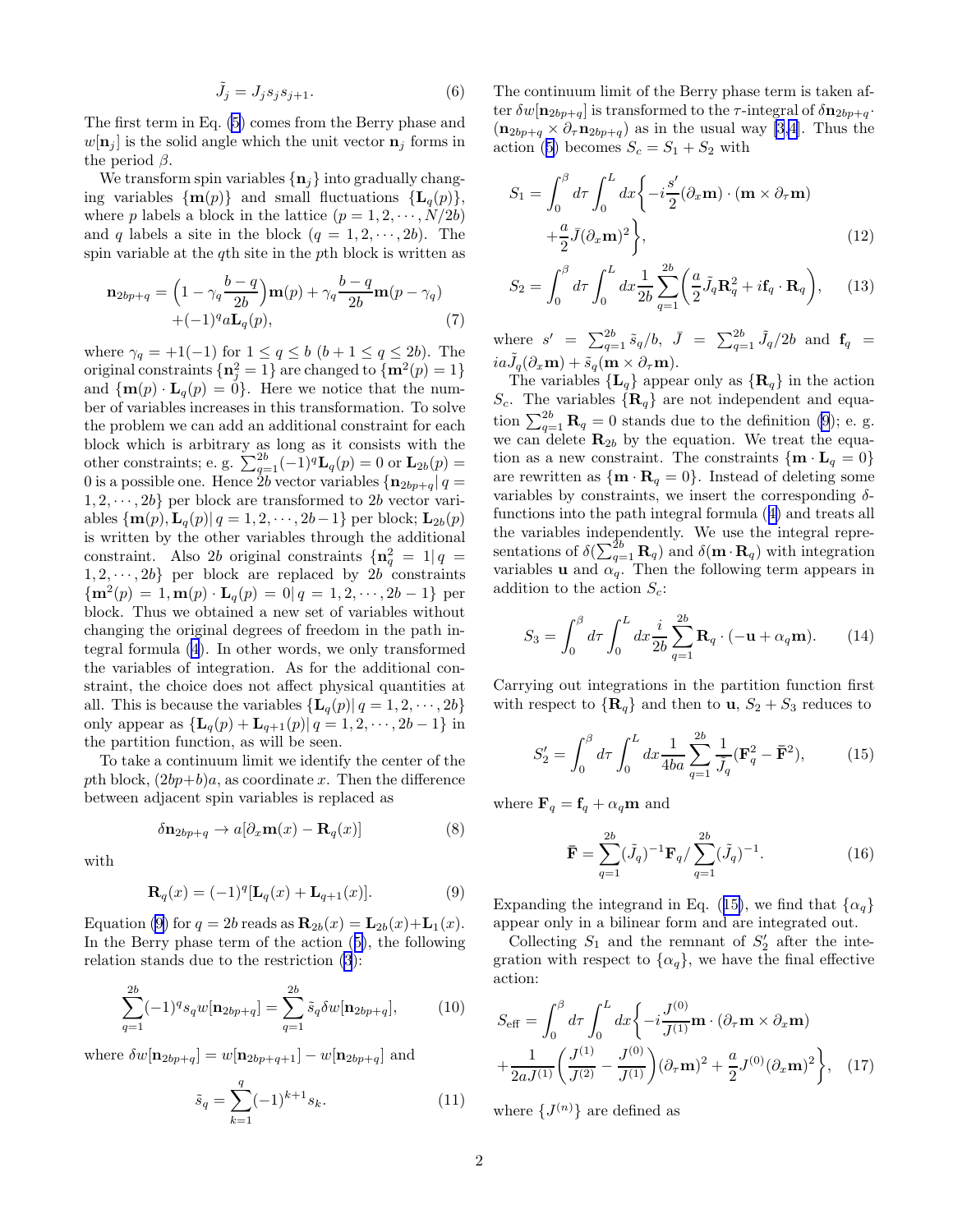$$
\frac{1}{J^{(n)}} = \frac{1}{2b} \sum_{q=1}^{2b} \frac{(\tilde{s}_q)^n}{\tilde{J}_q} \quad (n = 0, 1, 2)
$$
 (18)

<span id="page-2-0"></span>withEqs.  $(6)$  $(6)$  and  $(11)$ . Thus we have obtained the action of the NLSM describing the Hamiltonian [\(1](#page-0-0)) in the continuum limit. The real-space cutoff is the length of a block of the minimum size. The topological angle  $\theta$  is given by setting  $J^{(0)}/J^{(1)}$  in the first term as  $\theta/4\pi$ . The velocity  $v$  and the coupling constant  $q$  are given by equating the coefficients of  $(\partial_\tau \mathbf{m})^2$  and of  $(\partial_x \mathbf{m})^2$  as  $1/2gv$  and  $v/2g$  respectively. Note that the coefficient of  $(\partial_{\tau}\mathbf{m})^2$  is always positive.

The action([17\)](#page-1-0) is independent of the way to divide the system into blocks. First we displace each block by one site. Then the spin magnitudes in a new block are ordered as  $(s_2, s_3, \dots, s_{2b}, s_1)$  instead of  $(s_1, s_2, s_3, \dots, s_{2b})$ . Denoting quantities related to the new blocks by letters with prime, we have relations  $\tilde{s}'_q = s_1 - \tilde{s}_{q+1}$  for  $1 \leq q \leq 2b-1$  and  $\tilde{s}'_{2b} = 0$ . Using these relations we obtain the following transformation:  $J^{(0)} = J^{(0)}$ ,

$$
\frac{1}{J^{(1)}} = \frac{s_1}{J^{(0)}} - \frac{1}{J^{(1)}}, \frac{1}{J^{(2)}} = \frac{s_1^2}{J^{(0)}} - \frac{2s_1}{J^{(1)}} + \frac{1}{J^{(2)}}.
$$
 (19)

This transformation do not change the coefficient of  $(\partial_{\tau} m)^2$  $(\partial_{\tau} m)^2$  $(\partial_{\tau} m)^2$  in Eq. ([17\)](#page-1-0). The topological angle (divided by  $2\pi$ ) changes as

$$
\frac{2J^{(0)}}{J^{(1)}} = 2s_1 - \frac{2J^{(0)}}{J^{(1)}}.
$$
\n(20)

Here the first term of  $2s_1$  is an integer and does not affect physics. The negative sign of the second term is also irrelevant. Thus the action [\(17](#page-1-0)) is invariant under the block displacement.

Second we inspect the effect for the action when we use the block of size  $2rba$  (r: a positive integer) instead of 2ba. The order of the spin magnitudes in a new block is then r times repetition of  $(s_1, s_2, \dots, s_{2b})$ . Because ofthe restriction ([3\)](#page-0-0) we have relation  $\tilde{s}'_{2jb+q} = \tilde{s}_q$  for  $q = 1, 2, \dots, 2b$  and  $j = 1, 2, \dots, r$ . Using this relation we see that  $J^{(n)} = J^{(n)}$  for  $n = 0, 1, 2$  and the action ([17\)](#page-1-0) is invariant under the block enlargement.

The NLSM has a gapless excitation when  $\theta/2\pi$  is a half-odd-integer. This condition is written as

$$
\frac{2J^{(0)}}{J^{(1)}} = \frac{2l-1}{2},\tag{21}
$$

where  $l$  is an arbitrary integer. In what follows we examine this condition for several cases.

We first apply the general formula([17\)](#page-1-0) to the homogeneous case:  $s_1 = s_2 = \cdots = s_N \equiv s$  and  $J_1 = J_2 = \cdots = J_N \equiv J$ . In this case Eq. (18) gives  $J^{(0)} = Js^2$ ,  $J^{(1)} = 2Js$  and  $J^{(2)} = 2J$ . The coefficients in Eq. [\(17](#page-1-0)) are simple as  $\theta/4\pi = s/2$ ,  $1/2gv = 1/8aJ$  and  $v/2g = aJs^2/2$  $v/2g = aJs^2/2$  $v/2g = aJs^2/2$ . Hence Eq. ([17\)](#page-1-0) in this case is equivalent to the NLSM which Haldane originally considered [\[1](#page-3-0)].

For  $b = 1$ , a block contains only two spins and the restriction([3\)](#page-0-0) reads as  $s_1 = s_2$ . Although the correct NLSM in this case has been already obtained[[2,5\]](#page-3-0), we restate some results based on the general formula ([17\)](#page-1-0).  $\{J^{(n)}\}$  are calculated as  $J^{(0)} = 2s^2 J_1 J_2 / (J_1 + J_2),$  $J^{(1)} = 2sJ_1$  and  $J^{(2)} = 2J_1$ . The gapless condition (21) is then  $sJ_2/(J_1+J_2) = (2l-1)/4$ . This equation gives the single gapless point  $J_2/J_1 = 1(l = 1)$  for  $s = 1/2$  and  $J_2/J_1 = 1/3(l = 1)$  for  $s = 1$ . Numerical calculations for  $s = 1$  show that the gapless point is at  $J_2/J_1 = 0.6$  [\[9,10](#page-3-0)] and an experiment for [{Ni(333tet) $(\mu-\mathrm{N}_3)$ <sub>n</sub>](ClO<sub>4</sub>)<sub>n</sub> agrees with this value [\[11](#page-3-0)]. Hence the method of the NLSM does not always give quantitatively correct results. However the NLSM is expected to represent the essence of quantum spin systems.

For  $b = 2$ , the restriction [\(3](#page-0-0)) is now  $s_1 + s_3 = s_2 + s_4$ . In the case of  $s_1 = s_2$ ,  $s_3 = s_4$ ,  $J_1 = J_3$  and  $J_2 = J_4$ , we have  $2J^{(0)}/J^{(1)} = 2s_1s_3(s_1+s_3)/(s_1^2+s_3^2+2s_1s_3J_1/J_2).$ Following the condition (21), a gapless excitation appears at  $J_2/J_1 = 4/7$  for  $s_1 = 1/2$  and  $s_3 = 1$ , and at  $J_2/J_1 =$  $3/7$  for  $s_1 = 1/2$  and  $s_3 = 3/2$ . For  $s_1 = 1$  and  $s_3 = 2$ , two gapless points are  $J_2/J_1 = 4/19$  and  $4/3$ . Fukui and Kawakami [\[8](#page-3-0)] have obtained the same results[[12\]](#page-3-0). Tonegawa et al. performed numerical calculation for  $s_1 =$  $1/2$  and  $s_3 = 1$ , and obtained  $J_2/J_1 = 0.77 \pm 0.01$  for the gaplesspoint [[13\]](#page-3-0). In the case of  $s_1 = s_2, s_3 = s_4, J_1 = J_2$ and  $J_3 = J_4$ , we have  $2J^{(0)}/J^{(1)} = 2s_1s_3/(s_1+s_3)$ . Hence the gapless excitation appears if and only if  $s_1 = s_3$  and the value is a half-odd-integer irrespective of the values of  $J_1$  and  $J_3$ . In the case of  $s_1 = s_2 = s_3 = s_4 \equiv s$ ,  $J_1 = 1 - \delta$ ,  $J_3 = 1 + \delta$  and  $J_2 = J_4 \equiv J$ , we have  $2J^{(0)}/J^{(1)} = 2sJ/(J+1-\delta^2)$ . Chen and Hida performed numerical calculation for  $s = 1/2$  and obtained a phase boundary[[14\]](#page-3-0). The positive- $J$  part of their boundary is close to  $\delta = (1-J)^{1/2}$  determined by Eq. (21) with  $l = 1$ .

Using the block of  $b = 3$ , we can deal with various systems. Here we examine the case that a unit cell contains three sites. In a block of the minimum size, the spin magnitudes and the exchange constants are ordered as  $(s_1, s_2, s_3, s_1, s_2, s_3)$  and  $(J_1, J_2, J_3, J_1, J_2, J_3)$ . The restriction([3\)](#page-0-0) is satisfied. In this case we have  $2J^{(0)}/J^{(1)} = s_1 - s_2 + s_3$  irrespective of the values of  $J_1$ ,  $J_2$  and  $J_3$ . The condition (21) says that systems with one or three half-odd-integer spins in a unit cell are gapless[[8,15\]](#page-3-0).

We examine a bond impurity system in the general formula([17\)](#page-1-0). In this system all the spin magnitudes are the same and denoted by s;  $\{\tilde{s}_q\}$  are the same as those for the homogeneous case. In contrast there are two kinds of exchange constants,  $J_0$  and J. We assume that  $2h$ impurity bonds with  $J_0$  randomly distribute among host bonds with J in a block of size 2b. Then  $(J^{(0)})^{-1}$  is calculated as  $[1 + \rho_0(J/J_0 - 1)]/Js^2$  with impurity density  $\rho_0 = h/b$ ; the randomness does not affect this quantity. For  $(J^{(1)})^{-1}$  we take an ensemble average since the contribution of an impurity bond changes whether the impu